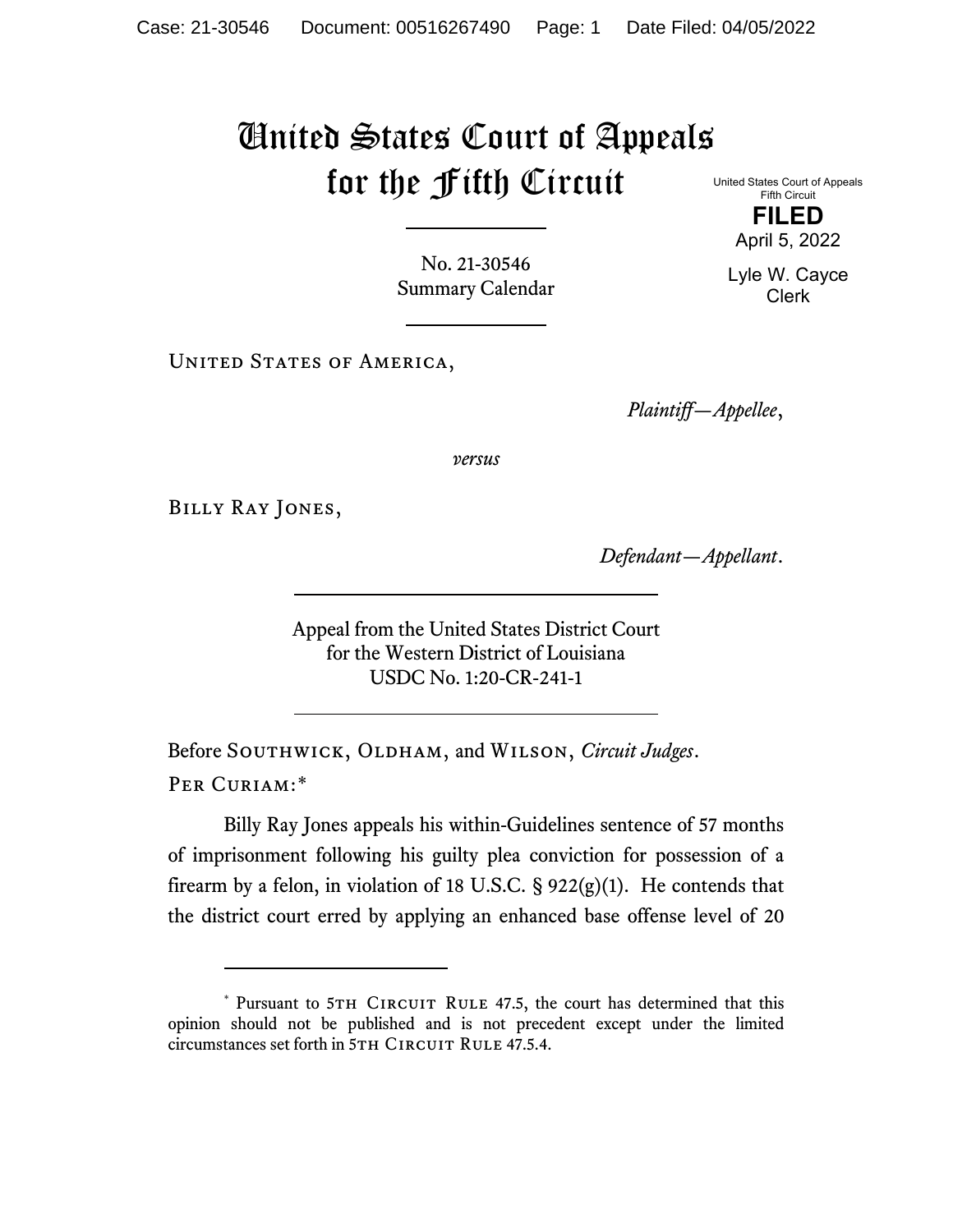## No. 21-30546

because the offense involved silencers (U.S.S.G.  $\S 2K2.1(a)(4)(B)$ ) and by applying a two-level enhancement for possession of three to seven firearms  $(S, 2K2.1(b)(1)(A))$ . We review the district court's "application of the Guidelines *de novo* and [its] factual findings—along with the reasonable inferences drawn from those facts—for clear error." *United States v. Alcantar*, 733 F.3d 143, 146 (5th Cir. 2013). "A factual finding is not clearly erroneous if it is plausible in light of the record as a whole." *Id.* (internal quotation marks and citation omitted).

Although Jones concedes that he possessed two firearms, he argues that both enhancements were inappropriate because his possession of the additional firearms and the silencers found in the bedroom closet was never established. "Possession of a firearm may be actual or constructive." *United States v. Hagman*, 740 F.3d 1044, 1048 (5th Cir. 2014). Where, as here, joint occupancy is an issue, we "will find constructive possession only when there is some evidence supporting at least a plausible inference that the defendant had knowledge of and access to the illegal item." *United States v. Meza*, 701 F.3d 411, 419 (5th Cir. 2012) (internal quotation marks, citation, and emphasis omitted). We employ a "common sense, fact-specific approach." *Id.* (internal quotation marks and citation omitted).

Here, such a common sense, fact-based approach supports the district court's finding that Jones had constructive possession of the other firearms and the silencers. These items were located inside of a closet in a bedroom that he shared with his girlfriend. There is nothing in the record that suggests these firearms were inaccessible to him, were deliberately hidden from view, or belonged to his girlfriend. *Cf. United States v. Mergerson*, 4 F.3d 337, 348- 49 (5th Cir. 1993). The fact that other items belonging to Jones were found inside the closet, such as his clothing, wallet, and identification, supports an inference that he had access to and actually had been inside of the closet. In addition, a shotgun that he admitted purchasing was found there, further